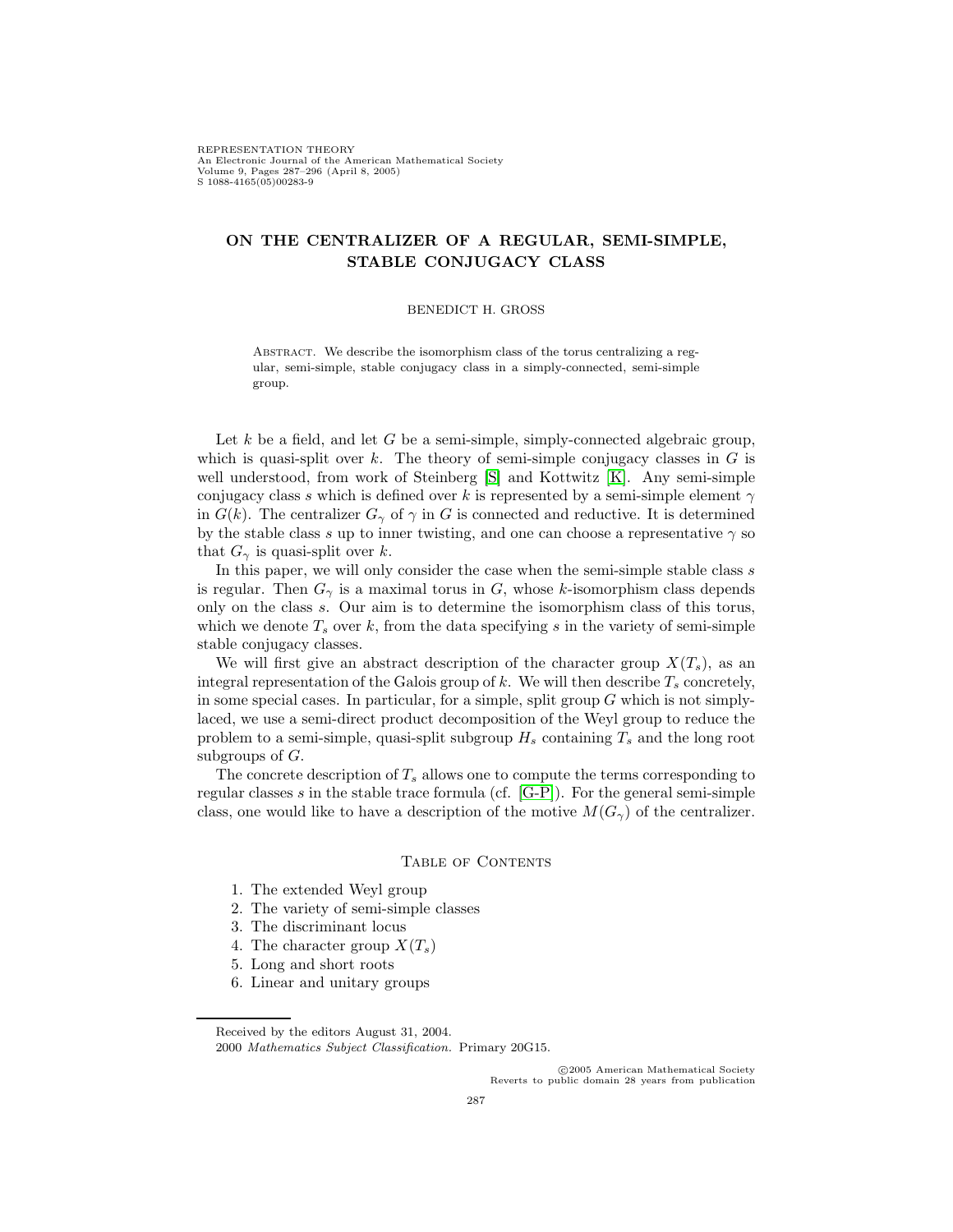7. Symplectic groups

8. The group  $G_2$ Bibliography

### 1. The extended Weyl group

We recall that G is assumed quasi-split over k. Let B be a Borel subgroup, and let T be a Levi factor of  $B$  — which is a maximal torus in  $G$ .

Let k<sup>s</sup> denote a separable closure of k, and let  $\Gamma = \text{Gal}(k^s/k)$ . Let  $X(T) =$  $\text{Hom}_{k^s}(T,\mathbb{G}_m)$  be the character group of T over  $k^s$ , which is an integral representation of Γ. Let E be the fixed field of the kernel of this action, so the quotient  $\Gamma_E = \text{Gal}(E/k)$  acts faithfully on  $X(T)$ . Both the torus T and the group G are split by the finite Galois extension  $E$  of  $k$ .

Let  $\underline{W} = N_G(T)/T$  be the Weyl group of T in G. This is a finite, étale group scheme over k, which is pointwise rational over E. We put  $W = W(E)$ . The Galois group  $\Gamma_E$  acts on W, and the semi-direct product W. $\Gamma_E$  acts on  $X(T)$  via the reflection representation

$$
r: W.\Gamma_E \to GL(X(T)).
$$

We call  $W.\Gamma_E$  the extended Weyl group.

The roots of  $\alpha$  of T are the non-zero elements of  $X(T) = \text{Hom}_E(T, \mathbb{G}_m)$  which occur in the action of T on  $Lie(G)$  over E. They are permuted under the reflection action of the extended Weyl group  $W.F_E$ . Associated to each root  $\alpha$  is a co-root  $\alpha^{\vee}$  in Hom<sub>E</sub>( $\mathbb{G}_m$ , T), as well as a reflection  $r_{\alpha}$  in W, whose action on  $X(T)$  is given by  $r_{\alpha}(x) = x - \langle x, \alpha^{\vee} \rangle \cdot \alpha$ .<br>Let  $\{ \alpha_1, \ldots, \alpha_{\lambda} \}$  be the

Let  $\{\alpha_1, \ldots, \alpha_n\}$  be the simple roots of T determined by B. These simple roots permuted by the action of  $\Gamma_R$  on  $X(T)$  and the simple reflections repeated are permuted by the action of  $\Gamma_E$  on  $X(T)$ , and the simple reflections  $r_{\alpha_i}$  generate W.

## 2. The variety of semi-simple classes

The simple co-roots  $\{\alpha_1^{\vee}, \ldots, \alpha_n^{\vee}\}$  form a basis of  $\text{Hom}_E(\mathbb{G}_m, T)$ , as G is simply-<br>nected Let  $\{\alpha_1, \ldots, \alpha_n\}$  be the dual basis of  $X(T)$ . This basis is permuted by connected. Let  $\{\omega_1,\ldots,\omega_n\}$  be the dual basis of  $X(T)$ . This basis is permuted by the action of  $\Gamma_E$ . If  $\sigma \in \Gamma_E$ , we write  $\underline{\sigma}$  for the associated permutation of the  $\omega_i$ .

Let  $V_i$  denote the irreducible representation of G over E with highest weight  $\omega_i$ for B. Then, for all  $\sigma$  in  $\Gamma_E$ , we have

$$
V_i^\sigma \simeq V_{\underline{\sigma}(i)}.
$$

In particular, if  $\gamma$  is any element in  $G(k)$ , we have

$$
\text{Tr}(\gamma|V_i)^\sigma = \text{Tr}(\gamma|V_{\underline{\sigma}(i)}) \quad \text{in} \quad E.
$$

Let S be the twisted form of affine *n*-space over  $k$ , given by the permutation representation  $\sigma$  of  $\Gamma_E$  on the coordinates:

$$
S(k) = \{(x_1, \ldots, x_n) \in E^n : x_i^{\sigma} = x_{\underline{\sigma}(i)}\}.
$$

If  $\gamma$  is an element in  $G(k)$ , then

$$
x(\gamma) = (\mathrm{Tr}(\gamma|V_1), \ldots, \mathrm{Tr}(\gamma|V_n))
$$

is a point of  $S(k)$ , which depends only on the stable conjugacy class of  $\gamma$  in  $G(k<sup>s</sup>)$ .

The following fundamental result is due to Steinberg [\[S\]](#page-9-0).

288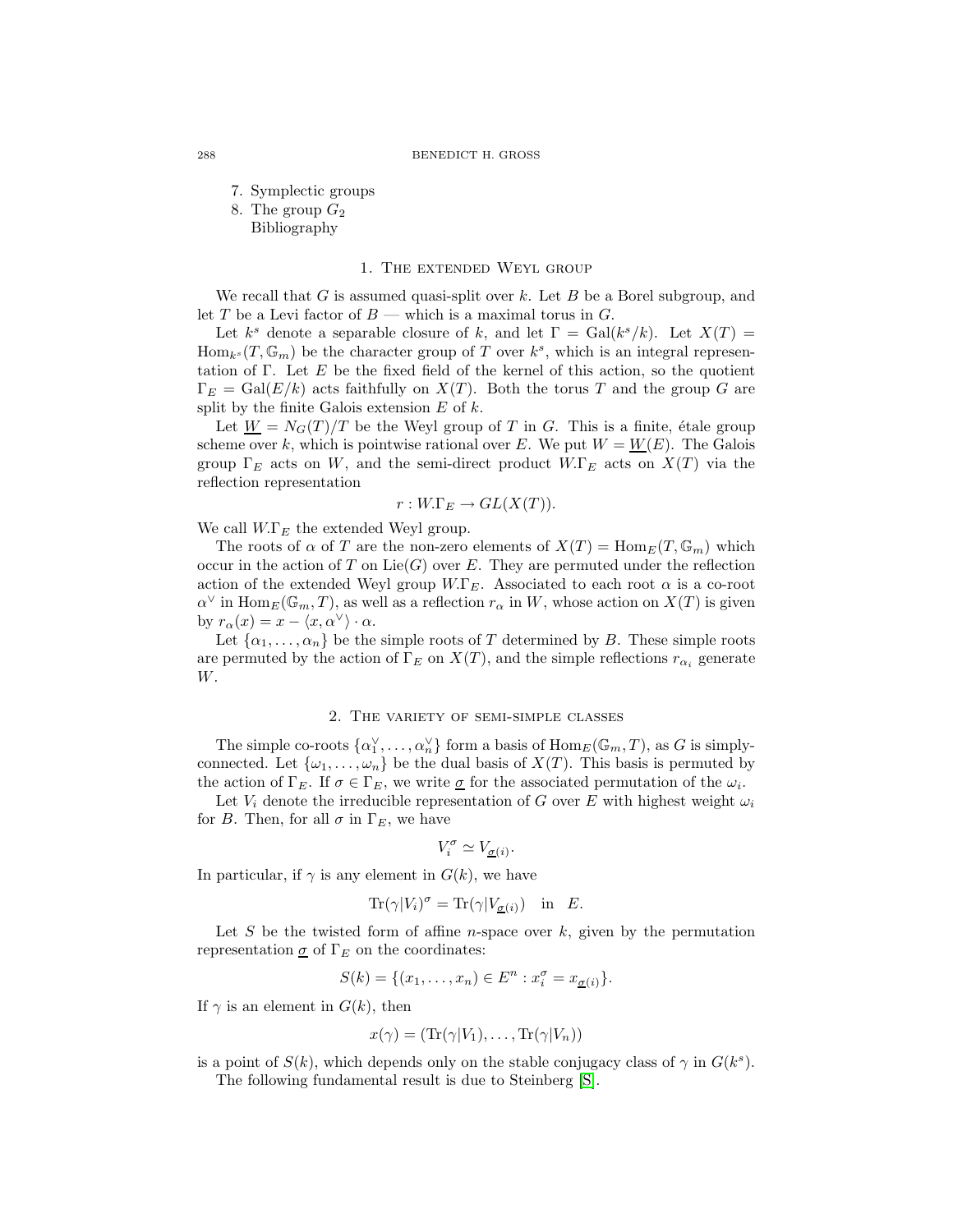**Proposition.** *If* s *is any point in*  $S(k)$ *, there is a semi-simple element*  $\gamma$  *in*  $G(k)$ *with*  $x(\gamma) = s$ *. The element*  $\gamma$  *is well defined up to conjugacy in*  $G(k^s)$ *. The map that assigns to each semi-simple element*  $\gamma$  *the point*  $x(\gamma)$  *identifies* S *with the variety of semi-simple stable conjugacy classes in* G*.*

#### 3. The discriminant locus

Steinberg constructs the variety  $S$  as a quotient:

$$
T \to T/\underline{W} = S.
$$

This covering is étale over the complement of a divisor  $D \subset S$ .

Over the extension  $E, S = \mathbb{A}^n = T/W$  and the divisor D is given by the zero locus of a polynomial  $D(x_1,...,x_n)$ . As a W-invariant function on T,  $D(t)$  can be given by the formula

$$
D(t) = (-1)^N \cdot \prod_{\alpha} (t^{\alpha} - 1).
$$

Here the product is taken over all the roots, and  $N$  is the number of positive roots.

For example, when  $G = SL_2$ , we have  $x = t + t^{-1}$ , and

$$
D(t) = (-1)(t2 - 1)(t-2 - 1)
$$
  
=  $x2 - 4$ .

The square-root  $\Delta$  of D is the usual denominator in the Weyl character formula:

$$
\Delta(t) = \prod_{\alpha > 0} \left( t^{\alpha/2} - t^{-\alpha/2} \right)
$$

This function on T satisfies  $\Delta(wt) = sign(w)\Delta(t)$ .

Since 
$$
D(t)
$$
 is also invariant under the action of  $\Gamma_E$ , it defines a divisor  $D$  on  $S$  over  $k$ . The complement  $S' = S - D$  defines the variety of regular, semi-simple, stable conjugacy classes in  $G$ . If  $s$  is a point of  $S'(k)$ , there is a regular, semi-simple conjugacy class  $\gamma$  in  $G(k)$  with  $x(\gamma) = s$ . The centralizer  $G_{\gamma}$  of  $\gamma$  in  $G$  is a maximal torus, whose isomorphism class  $T_s$  over  $k$  depends only on  $s$ .

## 4. THE CHARACTER GROUP  $X(T_s)$

Since the covering  $T \to S$  is Galois over  $S' = S - D$ , it gives rise to a homomor-<br>ism of the fundamental group phism of the fundamental group

$$
\rho : \pi_1(S') \to W.\Gamma_E
$$

well defined up to conjugacy by W. The subgroup  $\pi_1^{\text{geom}}(S')$  maps to W, and the resulting homomorphism from the quotient  $\Gamma = \pi, l \pi^{\text{geom}}$  to  $\Gamma_D$  is the standard resulting homomorphism from the quotient  $\Gamma = \pi_1/\pi_1^{\text{geom}}$  to  $\Gamma_E$  is the standard projection.

Specializing  $\rho$  to the point s in  $S'(k)$ , we obtain a homomorphism

$$
\rho_s:\Gamma\to W.\Gamma_E,
$$

well defined up to conjugation by W, such that the resulting map  $\Gamma \to \Gamma_E$  is the standard projection. In particular, the normal subgroup  $Gal(k^{s}/E)$  maps into W.

The following result gives an abstract determination of the torus  $T_s$  over k, via a description of its character group  $X(T_s)$ .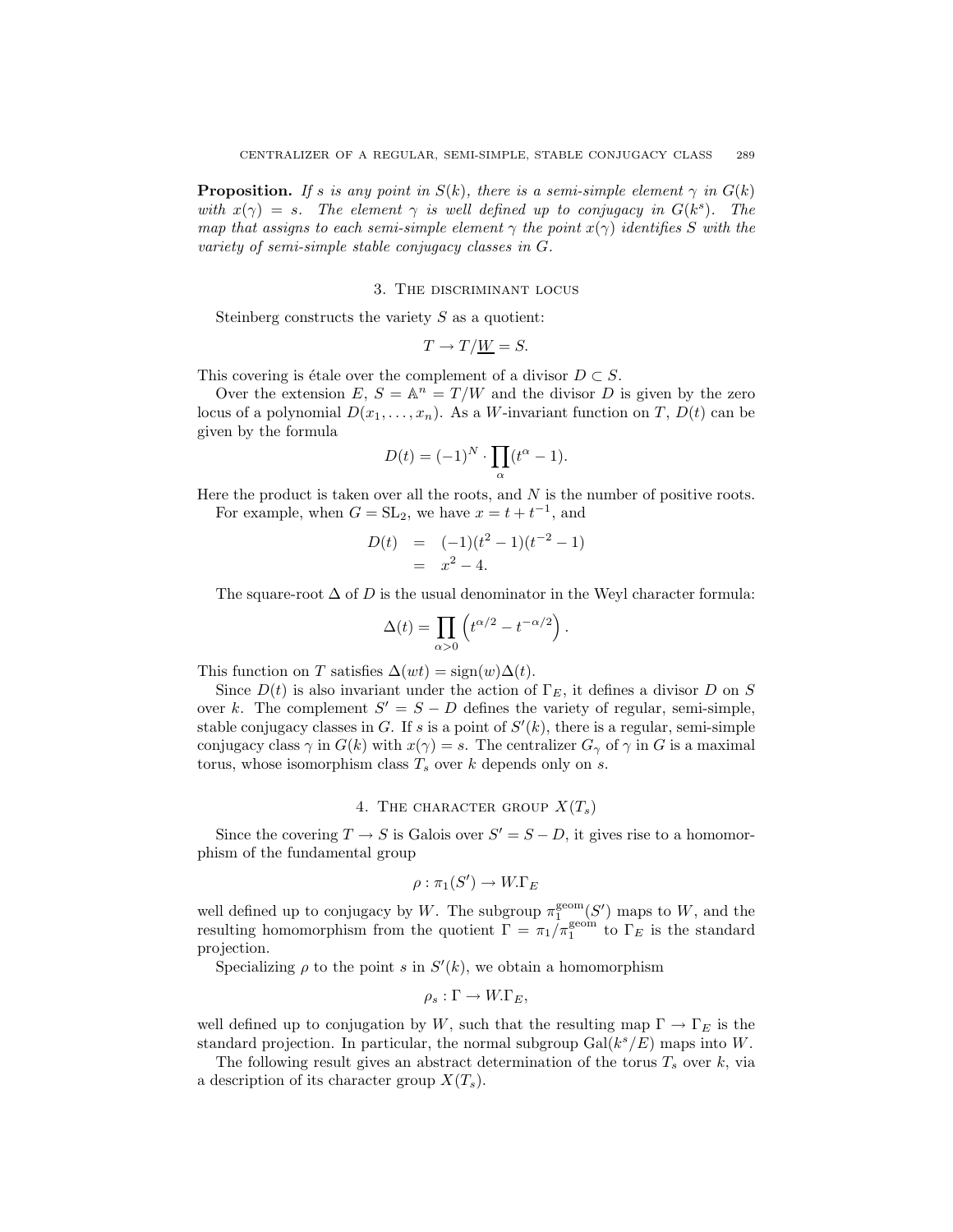**Proposition.** The character group  $X(T_s)$  is isomorphic to the free Z-module  $X(T)$ , *with Galois action given by the composite homomorphism*

$$
\Gamma \longrightarrow_{\rho_s} W.\Gamma_E \longrightarrow \mathrm{GL}(X(T)),
$$

*where* r *is the reflection representation.*

*Proof.* We give the argument in the split case, when  $E = k$ . Let  $\gamma$  be a regular, semi-simple class in  $G(k)$  which maps to s in  $S'(k)$ , and let t be an element in  $T(k^s)$ <br>which lies above s in the covering  $T \rightarrow S - T/W$ which lies above s in the covering  $T \to S = T/W$ .

Since  $\gamma$  and t have the same image in  $S(k)$ , they are conjugate in  $G(k<sup>s</sup>) : q \gamma q^{-1} =$  $t$ . Conjugation by  $g$  gives an isomorphism of their centralizers, which is defined over  $k^s$ :

$$
\varphi: G_{\gamma} \to T.
$$

The fiber over s in the covering  $T \to S$  can be identified with the orbit Wt in  $k^{s}$ ). In particular, since s is defined over  $k^{-t\sigma} = w(t)$  for every  $\sigma \in \Gamma$ . The  $T(k^s)$ . In particular, since s is defined over k,  $t^{\sigma} = w_{\sigma}(t)$  for every  $\sigma \in \Gamma$ . The man  $\sigma \mapsto w$  is the homomorphism  $\rho \circ \Gamma \to W$ . In particular, the isomorphism  $\rho \circ \Gamma$ map  $\sigma \mapsto w_{\sigma}$  is the homomorphism  $\rho_s : \Gamma \to W$ . In particular, the isomorphism  $\varphi^{\sigma}$ (which is conjugation by  $g^{\sigma}$ ) is equal to  $\rho_s(\sigma) \circ \varphi$ . Hence the 1-cocycle  $\sigma \mapsto \varphi^{\sigma-1}$ defining  $G_\gamma$  as a twist of T over k is given by the homomorphism  $\rho_s : \Gamma \to W \subset$ Aut<sub>k</sub>(T). It follows that the action of Γ, on  $X(T_s) = X(G_\gamma)$  is given by the composition of  $\rho_s$  with the reflection representation.

The quasi-split case is similar, but the 1-cocycle  $\sigma \mapsto w_{\sigma}$  is not a homomorphism, as  $\Gamma_E$  acts nontrivially on W. This can be converted to a homomorphism  $\rho_s(\sigma)$  =  $w_{\sigma} \times \sigma_E$  from  $\Gamma$  to the extended Weyl group  $W.\Gamma_E$  [\[Se,](#page-8-2) p. 43]. The rest of the argument is similar.

*Note.* The above argument shows that the class of the 1-cocycle  $\rho_s$  in  $H^1(k, \underline{W})$  is in the image of  $ker : (H^1(k, N(T)) \to H^1(k, G))$ . Any cocycle with this property (or the equivalent homomorphism from Γ to the extended Weyl group  $W_{\cdot}$ F<sub>E</sub>) arises from a stable, regular, semi-simple class in G.

## 5. Long and short roots

In this section, we assume that  $G$  is quasi-simple and split, and that  $W$  has two orbits on the set of roots in  $X(T)$ . These are the long and short roots; the long roots are in the orbit of the highest root (the highest weight of B on  $Lie(G)$ ).

Let  $W_{\ell}$  denote the normal subgroup of W generated by the reflections in the long roots. Let  $W_{ss}$  denote the subgroup of W generated by the reflections in the short *simple* roots (relative to B).

**Proposition.** W *is isomorphic to the semi-direct product*

$$
W = W_{\ell}.W_{ss}.
$$

*The group*  $W_{\ell}$  *is the Weyl group of the sub-root system (of the same rank) of long*<br>roots. The group W *isomorphic to the symmetric group*  $S$  *where*  $(m-1)$  *is the roots. The group*  $W_{ss}$  *isomorphic to the symmetric group*  $S_m$ *, where*  $(m-1)$  *is the number of short simple roots.*

*Proof.* The following argument was shown to me by Mark Reeder. Let P be the set of positive roots for G, relative to B, and let  $P_{\ell}$  be the set of long positive roots. Then  $P_{\ell}$  is a positive system for the sub-root system of long roots.

If  $\alpha$  is a simple root, then  $r_{\alpha}(P) = P - {\alpha} \cup {\alpha}$ . Hence every element in  $W_{ss}$  stabilizes  $P_{\ell}$ . Since  $W_{\ell}$  acts simply-transitively on the positive systems of long roots,  $W_{\ell} \cap W_{ss} = 1$ .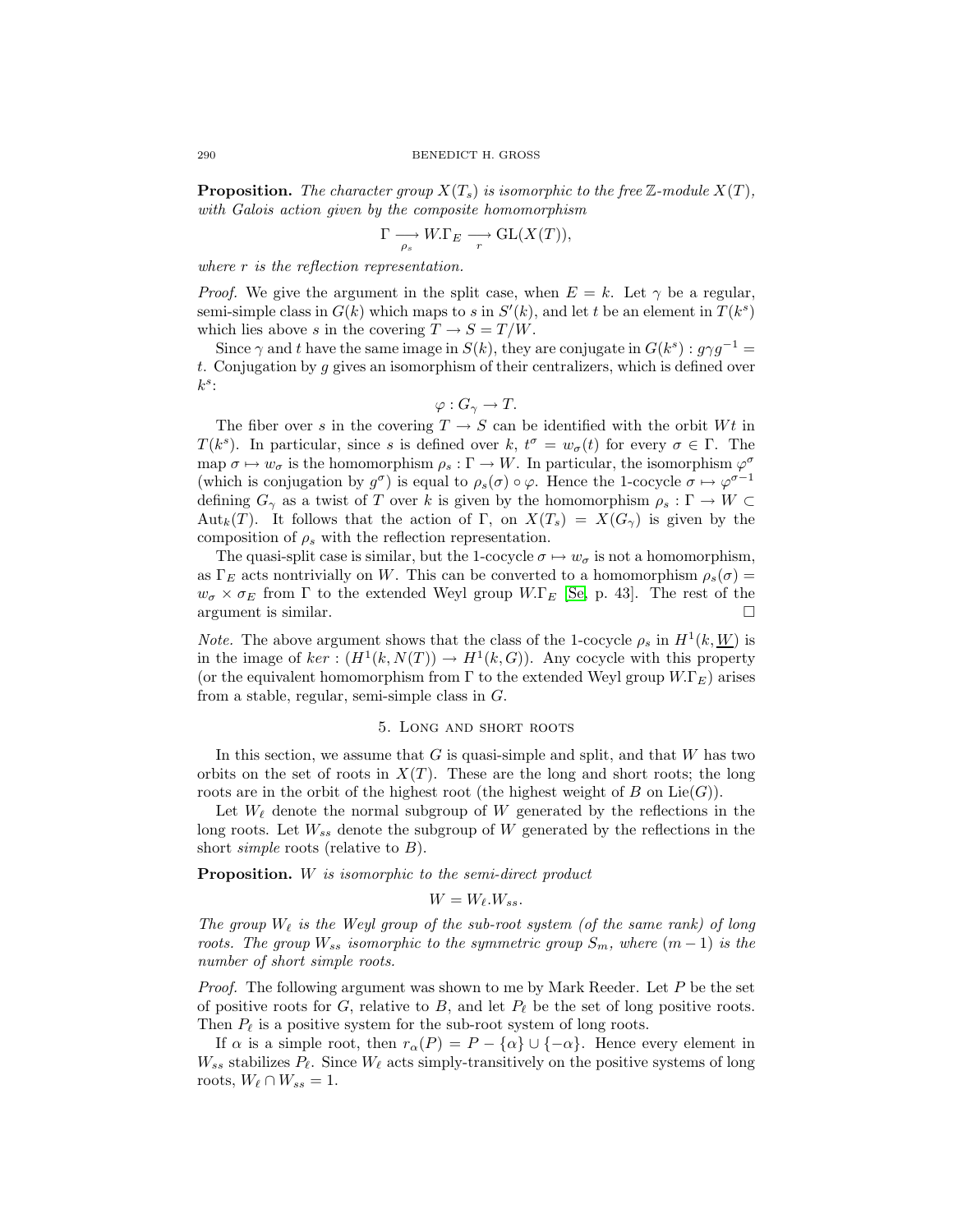To show  $W = W_{\ell}.W_{ss}$ , let w be an arbitrary element of W. Then  $w(P) = P'$  is<br>other system of positive roots, and  $w(P_{\ell}) - P'$  is another system of positive long another system of positive roots, and  $w(P_\ell) = P'_\ell$  is another system of positive long<br>roots. Hence there is a unique element  $w_\ell$  in  $W_\ell$  with  $P' = w_\ell(P_\ell)$ . The element roots. Hence there is a unique element  $w_{\ell}$  in  $W_{\ell}$  with  $P'_{\ell} = w_{\ell}(P_{\ell})$ . The element  $w_{\ell} = w^{-1} \cdot w$  then stabilizes  $P_{\ell}$  $v = w_{\ell}^{-1} \cdot w$  then stabilizes  $P_{\ell}$ .<br>To show that *v* is in W

To show that v is in  $W_{ss}$ , we use an argument familiar in Lie theory. Let J be the subset of short simple roots. In the coset  $v \cdot W_{ss}$ , choose an element u of shortest length. (In fact, the element u is unique.) Then  $u(J) \subset P$ , for if  $u(\alpha) < 0$ for any  $\alpha \in J$ , u would have a reduced expression ending in  $r_{\alpha}$ , contradicting the minimality of its length. Since  $u(P_\ell) = P_\ell$  and  $u(J) \subset P$ , the element u of W stabilizes P. Hence  $u = 1$ , so v is in  $W_{ss}$ , and  $w = w_{\ell} \cdot v = w_{\ell} \cdot w_{ss}$  as claimed.  $\square$ 

Here is a table of the cases:

| $W$ of type             |           | $W_{\ell}$ of type   $W_{ss}$ isomorphic to |
|-------------------------|-----------|---------------------------------------------|
| $\emph{D}_{n}$          | $\nu_n$   | ⊃2                                          |
| $C_n$                   | $(A_1)^n$ | Эn                                          |
| $\stackrel{\cdot}{G_2}$ | A2        | $S_2$                                       |
|                         |           |                                             |
|                         |           |                                             |

In this case, the discriminant divisor  $D \subset S$  is reducible, as  $D(x) = D_{\ell}(x)D_s(x)$ with

$$
D_{\ell}(t) = (-1)^{N_{\ell}} \prod_{\alpha \text{ long}} (t^{\alpha} - 1),
$$
  

$$
D_{s}(t) = (-1)^{N_{s}} \prod_{\alpha \text{ short}} (t^{\alpha} - 1).
$$

Here  $N_{\ell}$  and  $N_s$  are half the number of long and short roots, respectively.<br>Now let s be a requier semi-simple stable class in  $G$  and fix an isom

Now let s be a regular, semi-simple, stable class in  $G$ , and fix an isomorphism  $W_{ss} \simeq S_m$ . (When  $m \neq 6$ , this is unique up to inner automorphism. When  $m = 6$  it can be fixed by having  $W_{ss}$  act on the  $\pm$  weight spaces in the standard representation of  $G = Sp_{12}$ .) The composite homomorphism

$$
\delta : \Gamma \longrightarrow_{\rho_s} W \longrightarrow_{\text{proj.}} W_{ss} \simeq S_m
$$

(up to conjugacy) defines an étale k-algebra K of rank m: the algebra K is the twist of  $k^m$  by the 1-cocycle  $\delta$  [\[Se2,](#page-8-3) p. 652]. Let E be the finite Galois extension of k, fixed by the kernel of  $\delta$ . Then E is the "Galois closure" of K, and  $\Gamma_E \subset S_m$  is the image of  $\delta$ . The automorphism group of the algebra K over  $k$  is the centralizer of the subgroup  $\Gamma_E$  in  $S_m$ .

We may view  $\rho_s$  as a homomorphism

$$
\rho_s:\Gamma\to W_\ell.\Gamma_E
$$

corresponding to a stable class in the quasi-split subgroup  $H_s \subset G$  with root system<br>the long roots and Weyl group  $W_s$ . This subgroup is split by  $F$  and  $T \subset H \subset G$ . the long roots and Weyl group W<sub> $\ell$ </sub>. This subgroup is split by E, and  $T_s \subset H_s \subset G$ . This approach often simplifies the computation of  $T_s$ , as we will see in §7 and §8.

One caveat—several distinct stable classes  $s'$  in  $H_s$  may become fused (i.e., in general stable classes  $s'$  in  $H_s$  may become fused if we conjugate a shows with any element of conjugate) with s in G. Indeed, if we conjugate  $\rho_s$  above with any element of  $W_{ss} \simeq S_m$  which centralizes  $\Gamma_E$ , we get a homomorphism  $\rho_{s'}$  corresponding to a *different* stable class in  $H_s$  which is stably conjugate to s in  $G$ . This corresponds to the fact that the finite group  ${\rm Aut}_k(K)$  normalizes the subgroup  $H_s$  in G.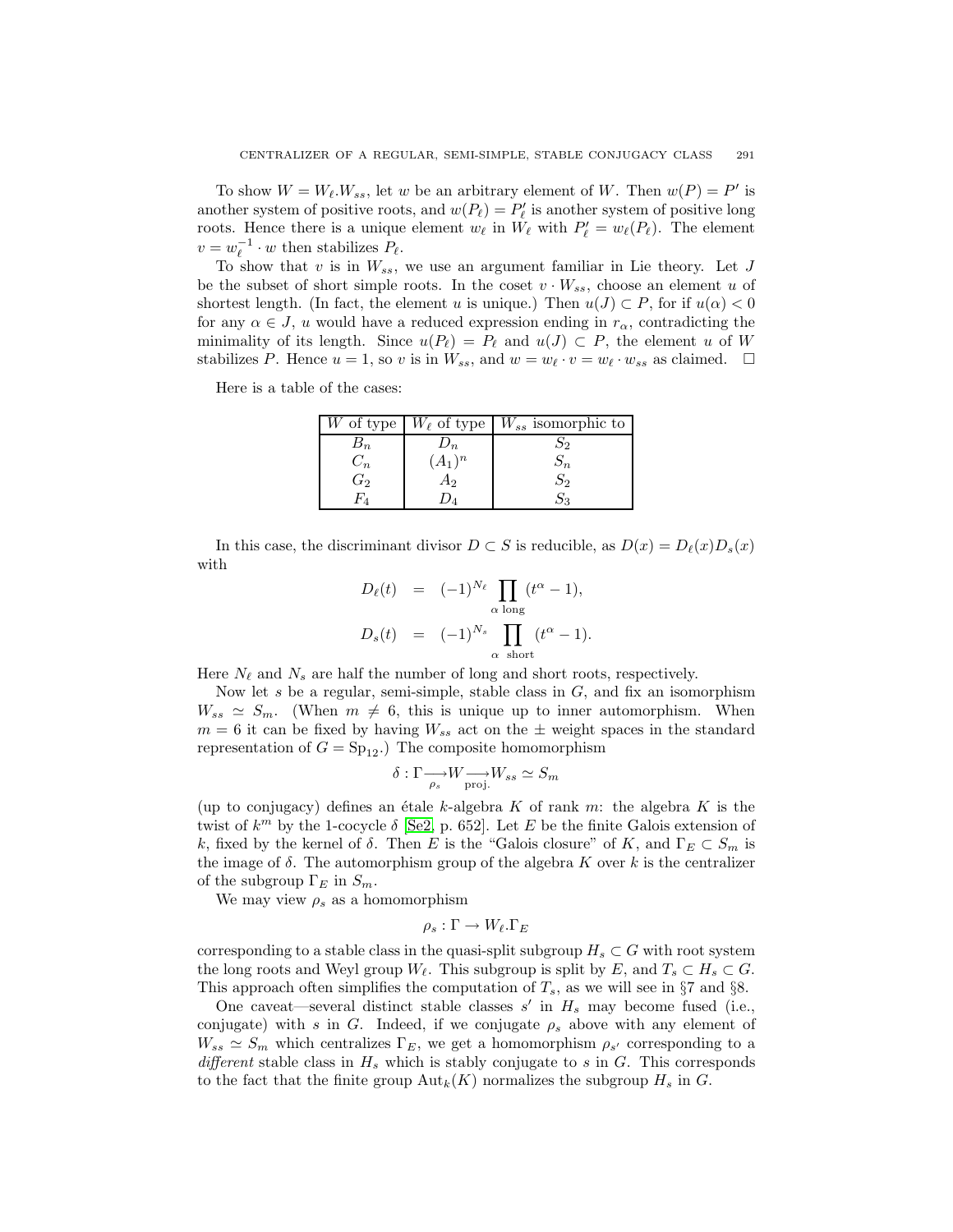#### 6. Linear and unitary groups

The description of  $T_s$  in §4 is fairly abstract. For some classical groups  $G$ , we can give a more concrete realization of  $T_s$ , using the characteristic polynomial of the standard representation (cf. [\[S-S\]](#page-8-4), and [\[G-Mc,](#page-8-5) Appendix]). We will describe the group of points  $T_s(k)$ , and when k is local or global the Artin L-function of the Galois representation  $X(T_s)$ ,

Consider the split group  $G = SL(V)$  with  $n = \dim(V) \geq 2$ . The fundamental representations  $V_i$  are given by the exterior powers  $\Lambda V$ , for  $i = 1, 2, ..., n-1$ . Giving the point  $s = (x_1, \ldots, x_n)$  in S with  $x_i = \text{Tr}(\gamma | \overset{i}{\Lambda}V)$  is equivalent to specifying the characteristic polynomial of  $\gamma$  on  $V$ : characteristic polynomial of  $\gamma$  on V:

$$
f(z) = \det(z \cdot 1 - \gamma | V)
$$
  
=  $z^n - x_1 z^{n-1} + x_2 z^{n-2} - \dots + (-1)^n$ .

The discriminant  $D(s)$  is equal to disc  $f(z)$ , so s lies in S' if and only if the characteristic polynomial  $f(z)$  is separable (by which we mean that  $f(z)$  has distinct characteristic polynomial  $f(z)$  is separable (by which we mean that  $f(z)$  has distinct roots in an algebraic closure of  $k$ ).

Assume s lies in  $S'(k)$ . The k-algebra  $K = k[z]/(f(z))$  is then étale of rank n. The permutation action of Γ on the finite set  $Hom(K, k<sup>s</sup>)$  gives a homomorphism  $\delta : \Gamma \to S_n$ . If we identify W with  $S_n$ , by having it permute the weight spaces for T on V, then  $\delta$  is conjugate to  $\rho_s$ . The torus  $T_s$  has points

$$
T_s(k) = \{ t \in K^* : \mathbb{N}t = 1 \} \subset G(k) = SL(K).
$$

The L-function of the character group is given by  $\zeta_K(s)/\zeta_k(s)$ .<br>Now consider the quasi-split unitary group  $C-SU(V)$  ass

Now consider the quasi-split unitary group  $G = SU(V)$ , associated to a (quasisplit) Hermitian space V with  $n = \dim(V) \geq 3$  over the separable quadratic field extension E. Let  $\beta \mapsto \overline{\beta}$  denote the nontrivial automorphism of E over k.

Again, the fundamental representations of G are the  $\Lambda V$ . These are defined over E, and for  $\gamma \in G(k)$ ,  $x_i = \text{Tr}(\gamma | \Lambda V)$  is conjugate to  $x_{n-i}$ . Furthermore, if  $n = 2m$ ,<br>*x* lies in k. Giving the point  $s = (x_i, \ldots, x_{n-i})$  in  $S(k)$  is equivalent to specifying  $x_m$  lies in k. Giving the point  $s = (x_1, \ldots, x_{n-1})$  in  $S(k)$  is equivalent to specifying the characteristic polynomial of  $\gamma$  on V:

$$
f(z) = zn - x1zn-1 + x2zn-2 - \dots + (-1)n.
$$

Again we have  $D(s) = \text{disc}(f)$ , so s lies in  $S'(k)$  precisely when  $L = E[z]/(f(z))$  is<br>an étale E-algebra of rank n an étale  $E$ -algebra of rank n.

Since  $\overline{f}(z)=(-z)^{n}f(1/z)$ , the involution  $\beta \mapsto \overline{\beta}$  of E extends to an involution  $z^{\tau} = 1/z$  of L. Let M be the fixed algebra of  $\tau$ . If

$$
f(z) \cdot \overline{f}(z) = z^n g(z + 1/z),
$$

then  $g(y)$  is separable of degree n, and  $M \simeq k[y]/(g(y))$ . Here is a diagram of étale  $k$ -algebras: k-algebras:

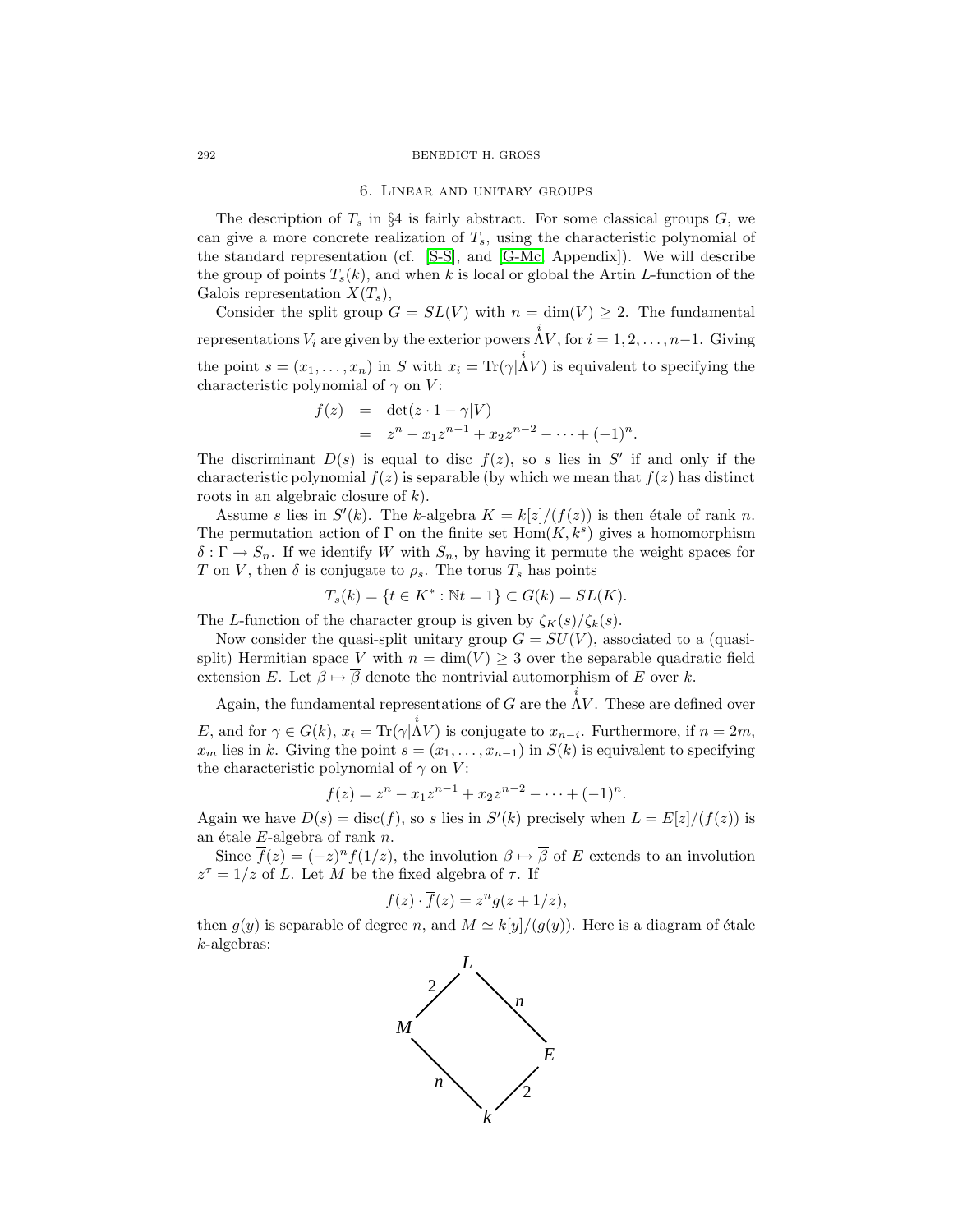The Hermitian form  $\varphi(x, y) = \text{Tr}_{L/E}(cxy^{\tau})$  on  $L/E$  is nondegenerate provided  $c \in M^*$ . For some choice of c, this space is quasi-split. The torus  $T_s$  has points

$$
T_s(k) = \{t \in L^* : \mathbb{N}_M t = \mathbb{N}_E t = 1\}
$$
  
\n
$$
G(k) = SU(L, \varphi)
$$

When  $k$  is local or global, the  $L$ -function of the character group is

 $\zeta_L(s)\zeta_k(s)/\zeta_M(s)\zeta_E(s).$ 

# 7. Symplectic groups

In this section, we consider the split group  $G = Sp(V)$ , where V is a nondegenerate symplectic space over k of dimension  $2n$ . We use the method of  $\S 5$  to reduce to the quasi-split subgroup  $H_s = \text{Res}_{K/k} \text{SL}_2$ , where K is an étale k-algebra of rank n. of rank  $n$ .

The fundamental representations of G are the virtual modules  $\Lambda V - \Lambda V$ , for  $i \leq n$ , when k has characteristic zero. In general, they are always a virtual sum  $1 \leq i \leq n$ , when k has characteristic zero. In general, they are always a virtual sum of the  $\Lambda V$ . Hence the point  $s = (x_1, \ldots, x_n)$  in S, with  $x_i = \text{Tr}(\gamma | V_i)$  determines, and is determined by, the characteristic polynomial of  $\gamma$  on V:

$$
f(z) = \det(z \cdot 1 - \gamma | V) = z^{2n} - x_1 z^{2n-1} + \dots - x_1 z + 1.
$$

This polynomial is palindromic:

$$
f(z) = z^{2n} f(1/z)
$$

as  $\Lambda V$  is isomorphic to  $\Lambda V$ . Hence

$$
f(z) = z^n g(z + 1/z)
$$

with  $g(y) = y^n - x_1y + \cdots$  of degree *n*.

We have the formulae:

$$
D = D_{\ell} \cdot D_s,
$$
  
\n
$$
D_{\ell}(s) = (-1)^n f(1) f(-1),
$$
  
\n
$$
D_s(s) = \text{disc}(g)
$$
  
\n
$$
D_{\ell} \cdot D_s^2 = \text{disc}(f).
$$

Hence  $\gamma$  is regular if and only if  $f(z)$  is separable. If  $s \in S'(k)$ , we let K be the dialog the separable  $k$ -algebra étale k-algebra of rank n defined by  $K = k[y]/(g(y))$ , and L the étale k-algebra<br>of rank 2n defined by  $L = k[z]/(f(z)) = K[z]/(z^2 - yz + 1)$ . Here is an algebra of rank 2n defined by  $L = k[z]/(f(z)) = K[z]/(z^2 - yz + 1)$ . Here is an algebra diagram: diagram:

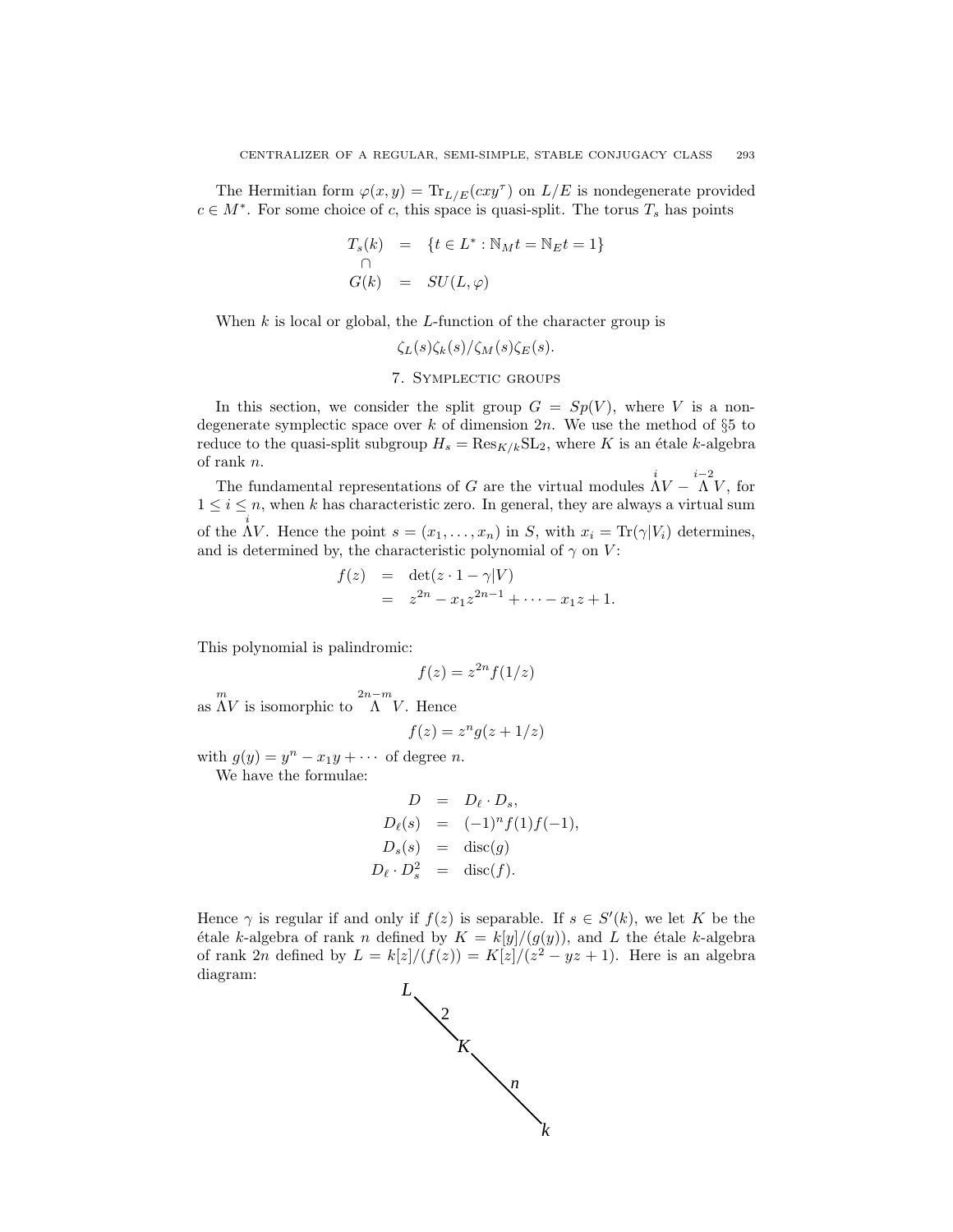Let  $\tau$  be the nontrivial involution of L over K, defined by  $z^{\tau} = 1/z$ .

The homomorphism

$$
\rho_s : \Gamma \to W = \langle \pm 1 \rangle^n \cdot S_n = W_\ell \cdot W_{ss}
$$

is given by the action of  $\Gamma$  on the covering of finite sets  $\text{Hom}(L, k^s) \to \text{Hom}(K, k^s)$ . The projection

$$
\delta : \Gamma \longrightarrow_{\rho_s} W \longrightarrow W_{ss} = S_n
$$

is given by the étale algebra K, with Galois closure E. The subgroup  $H_s = SL_2(K)$ is defined by the long roots, and  $T_s$  is the maximal torus in  $H_s$  defined by the quadratic extension  $L$  of  $K$ :

$$
T_s(k) = \{ t \in L^* : t^{1+\tau} = 1 \} \subset SL_2(K).
$$

When k is local or global, the L-function of  $X(T_s)$  is equal to  $\zeta_L(s)/\zeta_K(s)$ .

## 8. The group  $G_2$

We now use the method of  $\S5$  to treat the split group of type  $G_2$ , the automorphisms of a split octonion algebra over  $k$ . Let  $V_1$  denote the 7-dimensional representation of  $G$  on the octonions of trace  $0$ ; this is irreducible and fundamental provided that char(k)  $\neq 2$ . Let  $V_2$  denote the 14-dimensional adjoint representation; this is irreducible and fundamental provided that  $char(k) \neq 3$ .

In general, let  $x_1 = \text{Tr}(\gamma|V_1)$  and  $x_2 = \text{Tr}(\gamma|V_2)$ . These elements of k determine the stable conjugacy class of a semi-simple element  $\gamma$ . The characteristic polynomial of  $\gamma$  on the 7-dimensional representation  $V_1$  has the form  $(z - 1)f(z)$ , with<br>  $f(z) = z^6 - Az^5 + Bz^4 - Cz^3 + Bz^2 - Az + 1$ ,

$$
f(z) = z^{6} - Az^{5} + Bz^{4} - Cz^{3} + Bz^{2} - Az + 1,
$$
  
\n
$$
A = x_{1} - 1,
$$
  
\n
$$
B = x_{2} + 1,
$$
  
\n
$$
C = x_{1}^{2} - 2x_{2} + 1 = A^{2} + 2A - 2B + 2.
$$

Furthermore, we have

$$
D_{\ell} = -4x_1^3 + x_2^2 + 10x_1x_2 + x_1^2 + 2x_1 + 10x_2 - 7,
$$
  
\n
$$
D_s = x_1^2 + 2x_1 - 4x_2 - 7.
$$

Assume that the stable class defined by  $\gamma$  is regular. Let

$$
h(\beta) = \beta^2 - A\beta + (B - A)
$$
  
=  $\beta^2 - (x_1 - 1)\beta + (x_2 - x_1 + 2).$ 

Since

$$
\operatorname{disc}(h) = D_s,
$$

the quadratic algebra  $K = k[\beta]/(h(\beta))$  is étale. This is the étale algebra defined by<br>the projection  $\rho : \Gamma \to W - W_{\ell}$ .  $W \to W_{\ell} - S_{\ell}$ . Its Galois closure E is either the projection  $\rho_s : \Gamma \to W = W_\ell \cdot W_{ss} \to W_{ss} = S_2$ . Its Galois closure E is either K (if K is a field) or k (if  $K \simeq k + k$ ). In both cases,  ${\rm Aut}_k(K) = S_2$ .

Over the algebra  $K$ , we have the factorization

$$
f(z) = (z3 - \beta z2 + \overline{\beta}z - 1)(z3 - \overline{\beta}z2 + \beta z - 1),
$$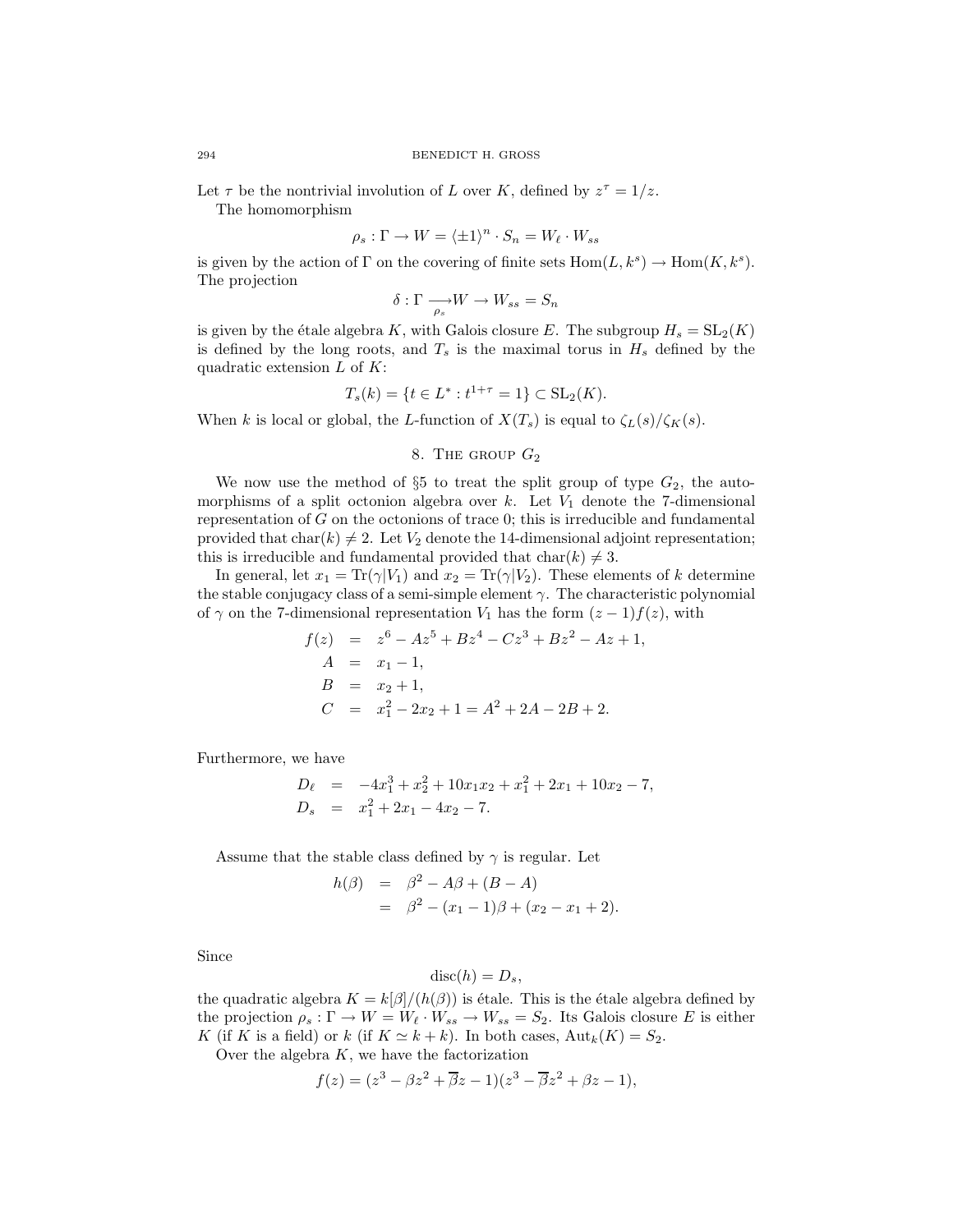where  $\alpha \mapsto \overline{\alpha}$  denotes the nontrivial automorphism of K. The quasi-split group  $H<sub>s</sub>$  defined by the long roots is  $SU<sub>3</sub>(K)$  (which is isomorphic to the split group  $SL_3$  when  $K = k + k$ , and s is the stable class in  $H_s$  with separable characteristic polynomial  $z^3 - \beta z^2 + \beta z - 1$ . The class s' with polynomial  $z^3 - \beta z^2 + \beta z - 1$  is fused with  $\epsilon$  in  $G - G_2$ fused with s in  $G = G_2$ .

Let  $L = K[z]/(z^3 - \beta z^2 + \overline{\beta}z - 1) = k[z]/f(z)$ . The involution  $z^{\tau} = 1/z$ of L induces conjugation  $\alpha \mapsto \overline{\alpha}$  on  $K/k$ . Let M be the fixed algebra. Then  $M = k[y]/(g(y))$  with

$$
g(y) = y3 - (x1 - 1)y2 + (x2 - 2)y - (x12 - 2x2 - 2x1 + 1),
$$
  
\n
$$
f(z) = z3g(z + 1/z),
$$
  
\ndisc(g) = D = D<sub>ℓ</sub> · D<sub>s</sub>.

Here is a diagram of the  $\acute{e}$ tale k-algebras in question:



The torus  $T_s$  has points

$$
T_s(k) = \{ t \in L^* : \mathbb{N}_K t = \mathbb{N}_M t = 1 \}.
$$

If k is local or global, the L-function of  $X(T)$  is  $\zeta_L(s)\zeta_k(s)/\zeta_K(s)\zeta_M(s)$ . If  $K =$  $k + k$ , the L-function is simply  $\zeta_M(s)/\zeta_k(s)$ , and the torus  $T_s$  has points  $T_s(k) =$  ${t \in M^* : \mathbb{N}_k t = 1}.$ 

A similar method works for the stable regular semi-simple classes  $s$  in the group  $G = F_4$ . Here the projection of  $\rho_s$  to  $W_{ss} \simeq S_3$  determines an étale cubic algebra K, and the characteristic polynomial of s on the 26-dimensional representation of G factors over K as  $(z-1)^2h_8(z)g_{16}(z)$ . This allows one to reduce the calculation of  $T_s$  to tori in the quasi-split long root subgroup  $H_s = \text{Spin}_{8}^{K}$ .

#### **REFERENCES**

- <span id="page-8-5"></span>[G-Mc] Gross, B.H. and McMullen, C.T., Automorphisms of even unimodular lattices and unramified Salem numbers, J. Algebra **257** (2002), 265–290. M[R1947324 \(2003j:11071\)](http://www.ams.org/mathscinet-getitem?mr=1947324)
- <span id="page-8-1"></span>[G-P] Gross, B.H. and Pollack, D., On the Euler characteristic of the discrete spectrum, J. Number Theory **110** (2004), 136–163. M[R2114678](http://www.ams.org/mathscinet-getitem?mr=2114678)
- <span id="page-8-0"></span>[K] Kottwitz, R.E., Rational conjugacy classes in reductive groups, Duke Math. J. **49** (1982), 785–806. M[R0683003 \(84k:20020\)](http://www.ams.org/mathscinet-getitem?mr=0683003)
- <span id="page-8-2"></span>[Se] Serre, J.P., Cohomologie Galoisienne, Lecture Notes in Mathematics, **5**, Springer-Verlag, 1994. M[R1324577 \(96b:12010\)](http://www.ams.org/mathscinet-getitem?mr=1324577)
- <span id="page-8-3"></span>[Se2] Serre, J.P., L'invariant de Witt de la forme Tr(*x*2), Comm. Math. Helv. **59** (1984), 651–676. M[R0780081 \(86k:11067\)](http://www.ams.org/mathscinet-getitem?mr=0780081)
- <span id="page-8-4"></span>[S-S] Springer, T.A. and Steinberg, R., Conjugacy classes, Lecture Notes in Mathematics, **131**, Springer-Verlag, 1970, 167–266. M[R0268192 \(42 #3091\)](http://www.ams.org/mathscinet-getitem?mr=0268192)